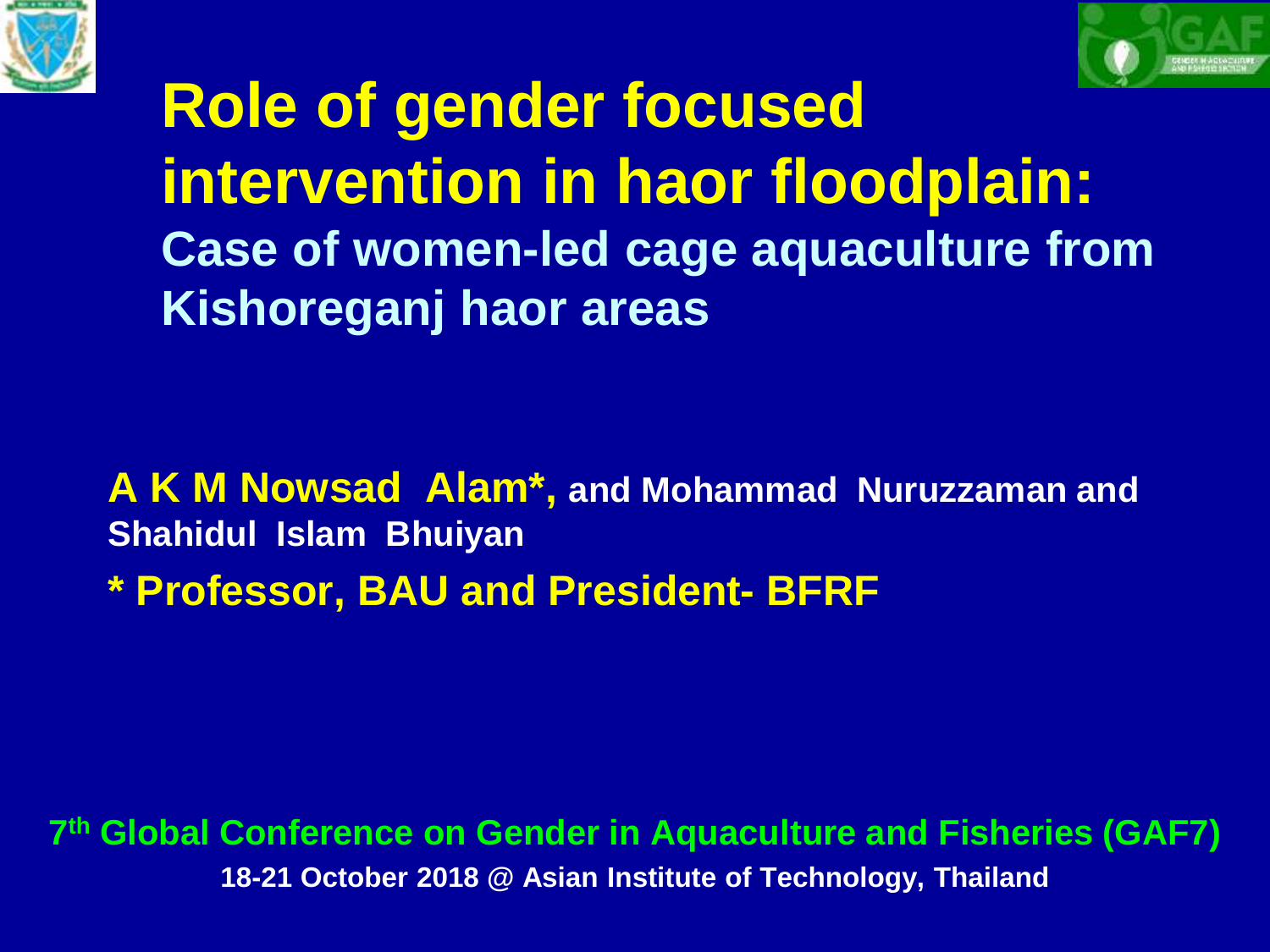

**Bangladesh has world's largest flooded wetland (Bengal Delta), three main river systems & huge floodplains/ haors**

**World Ranking: 3rd in both inland capture fisheries production and aquaculture production**

**Nonetheless, fish production needs to be increased 2 folds by 2050**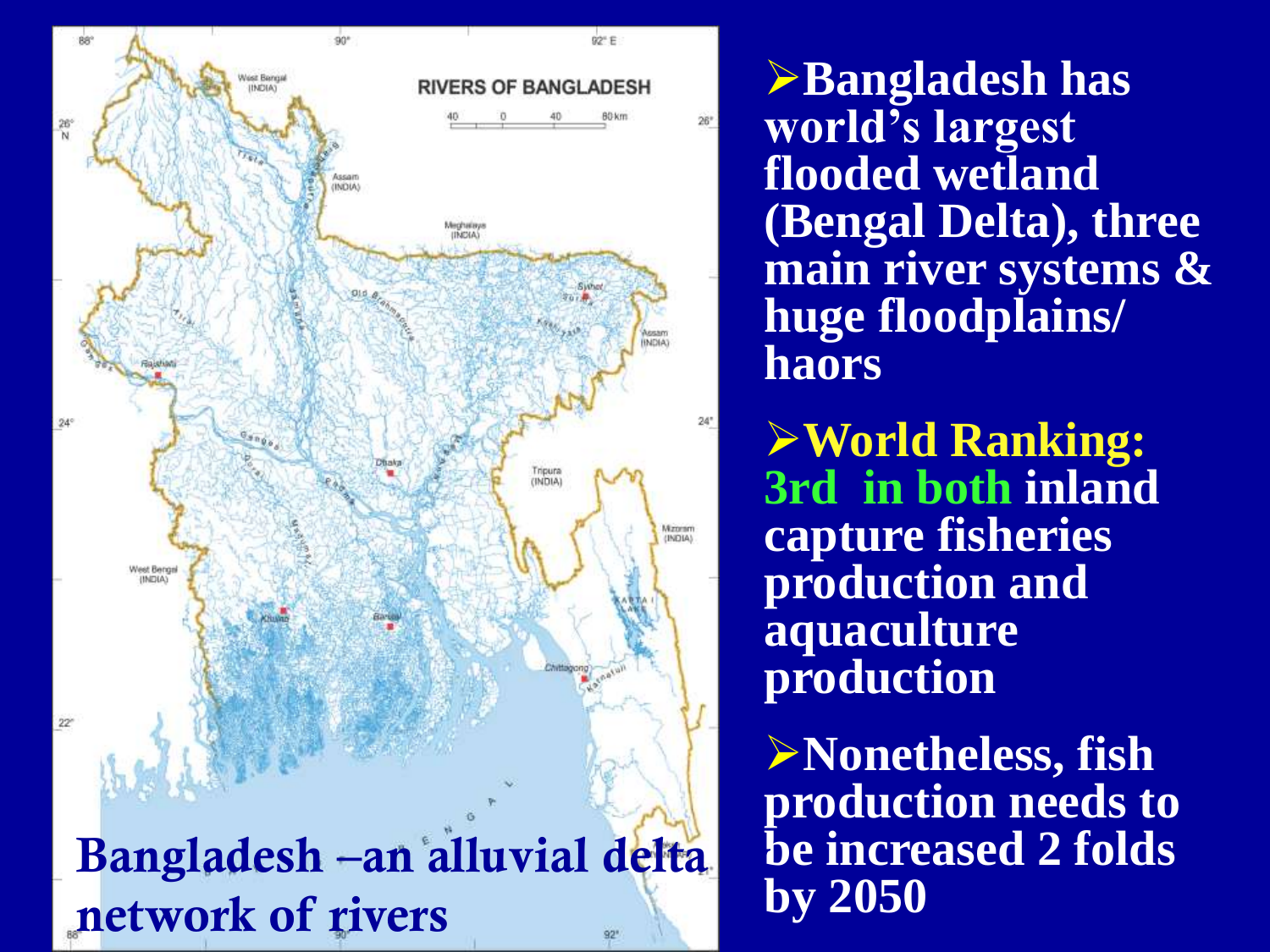# Haor in Bangladesh

**Haors are huge low lying watersheds, characterized by inundation for 5-6 moths by floodwaters, with average fish production of only 0.3- 0.4 ton ha-1**

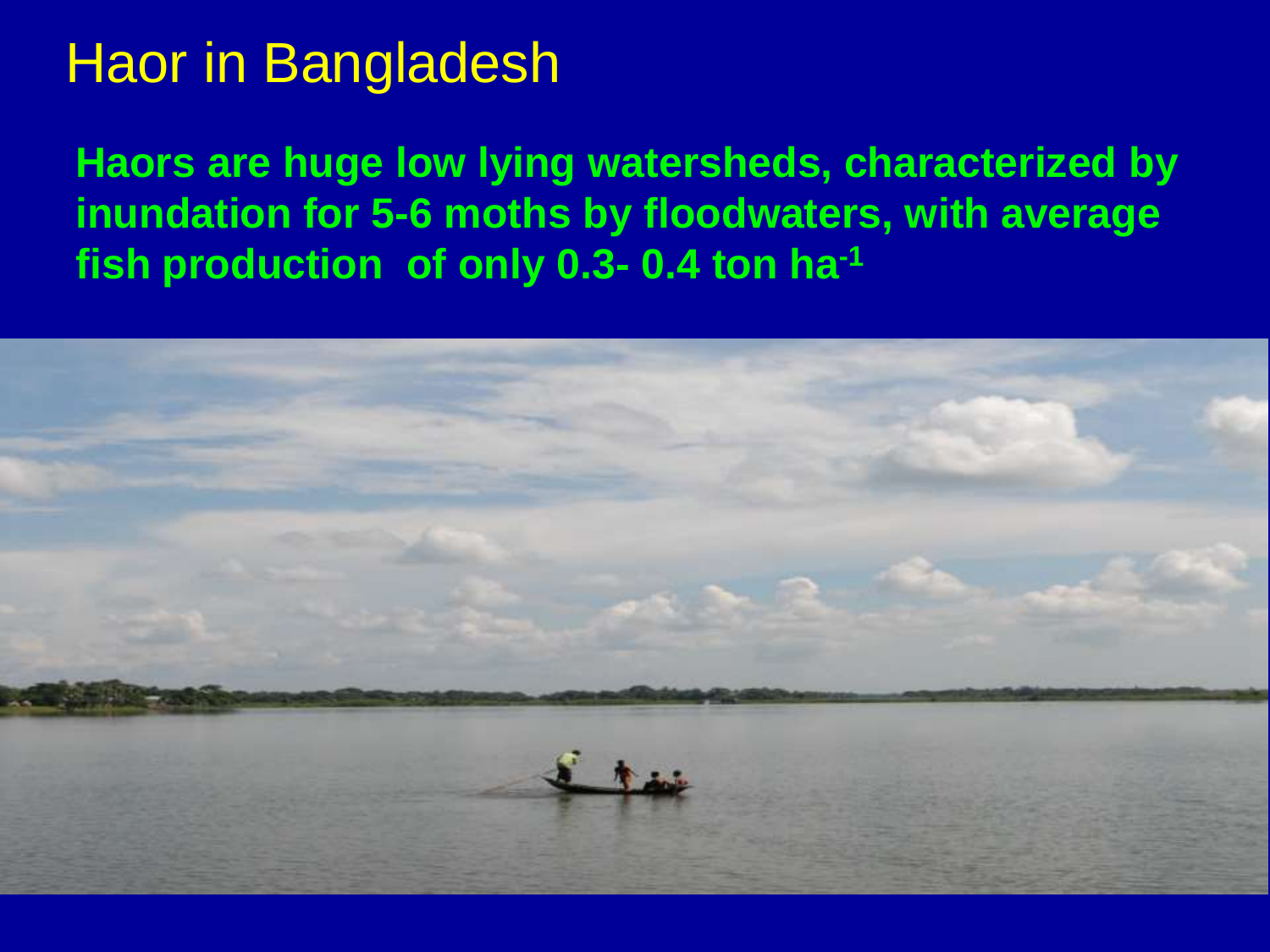# **Opportunity in haor waters with women**

- Haors cover about 2.83 million ha in 57 upazilas under 7 Northern districts, homing to about 20 million people
- Cage culture could be a suitable option to increase haor production where rural women can be involved
- In spite of extreme poverty rural women are often reluctant to be engaged in fishery related business

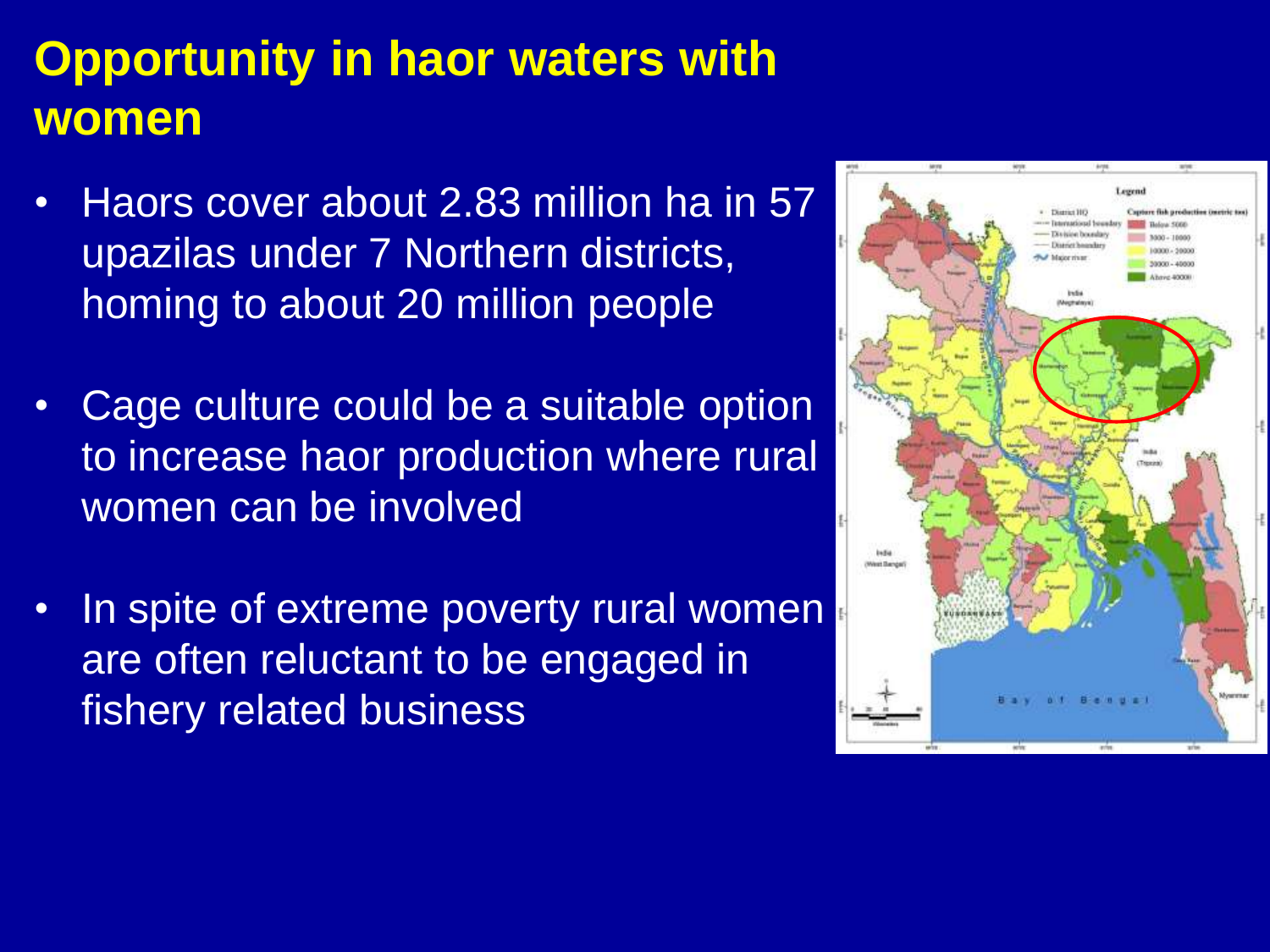# We compared the performances of two women groups in cage culture in *haor*  waters

*Ujandhanu Nadi Matshayajibi Samabaya Samiti (EFW)*



*Chonnoagaon Matshayajibi Samabaya Samiti (MFW)*

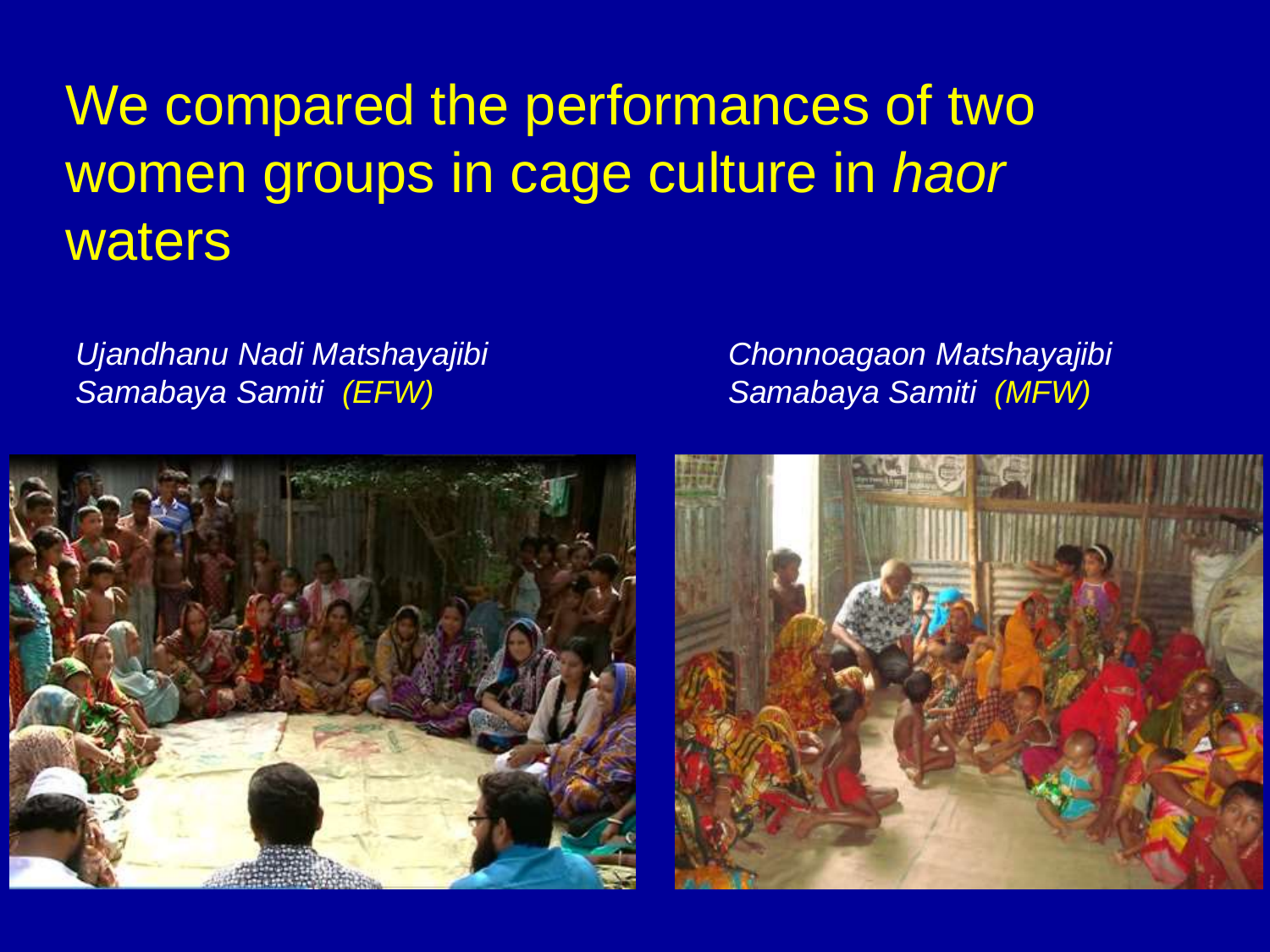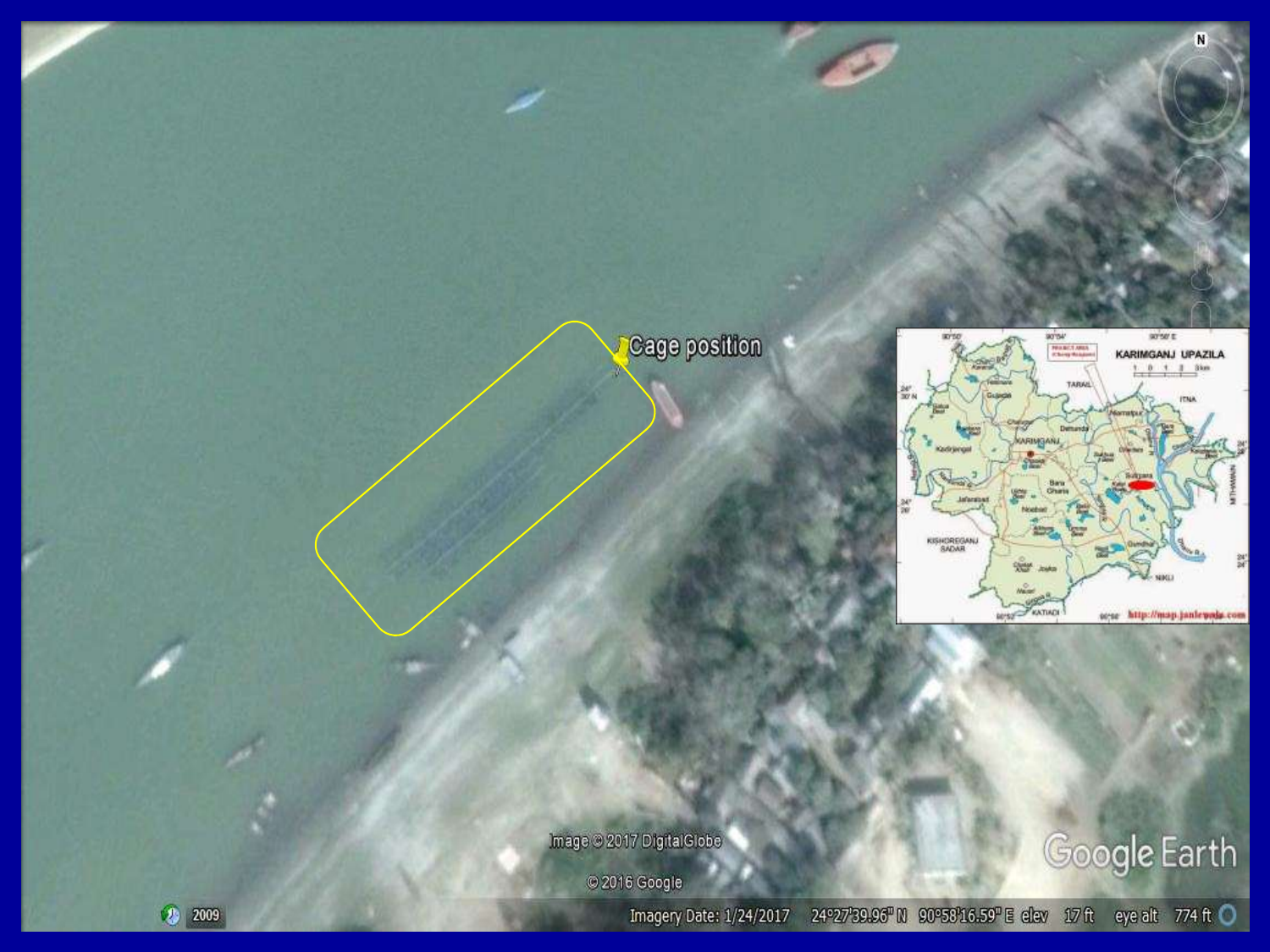# Experimental layout

#### *Ujandhanu Nadi Matshayajibi Samabaya Samiti**(EFW)*

- Ethnic fisherwomen- 10
- 10 cages: one cage to each
- Cage size: rectangular, submerged volume - 27 m<sup>3</sup>
- Fish: monosex tilapia-
- Size of fry: 7±0.2 cm / 30±2 g
- Stocking density :  $35$  indiv.  $m^{3.4}$
- Feeding: CFF,  $10\% \rightarrow 2\%$ , twice
- Water quality monitoring: same
- Growing period: 4 months

*Chonnoagaon Matshayajibi Samabaya Samiti**(MFW)*

- Mainstream fisherwomen-10
- 10 cages: one cage to each
- Cage size: rectangular, submerged volume - 27 m<sup>3</sup>
- Fish: monosex tilapia
- Size of fry: 7±0.2 cm / 30±2 g
- Stocking density: 35 indiv.  $m^{3.4}$
- Feeding: CFF,  $10\% \rightarrow 2\%$ , twice
- Water quality monitoring: same
- Growing period: 4 months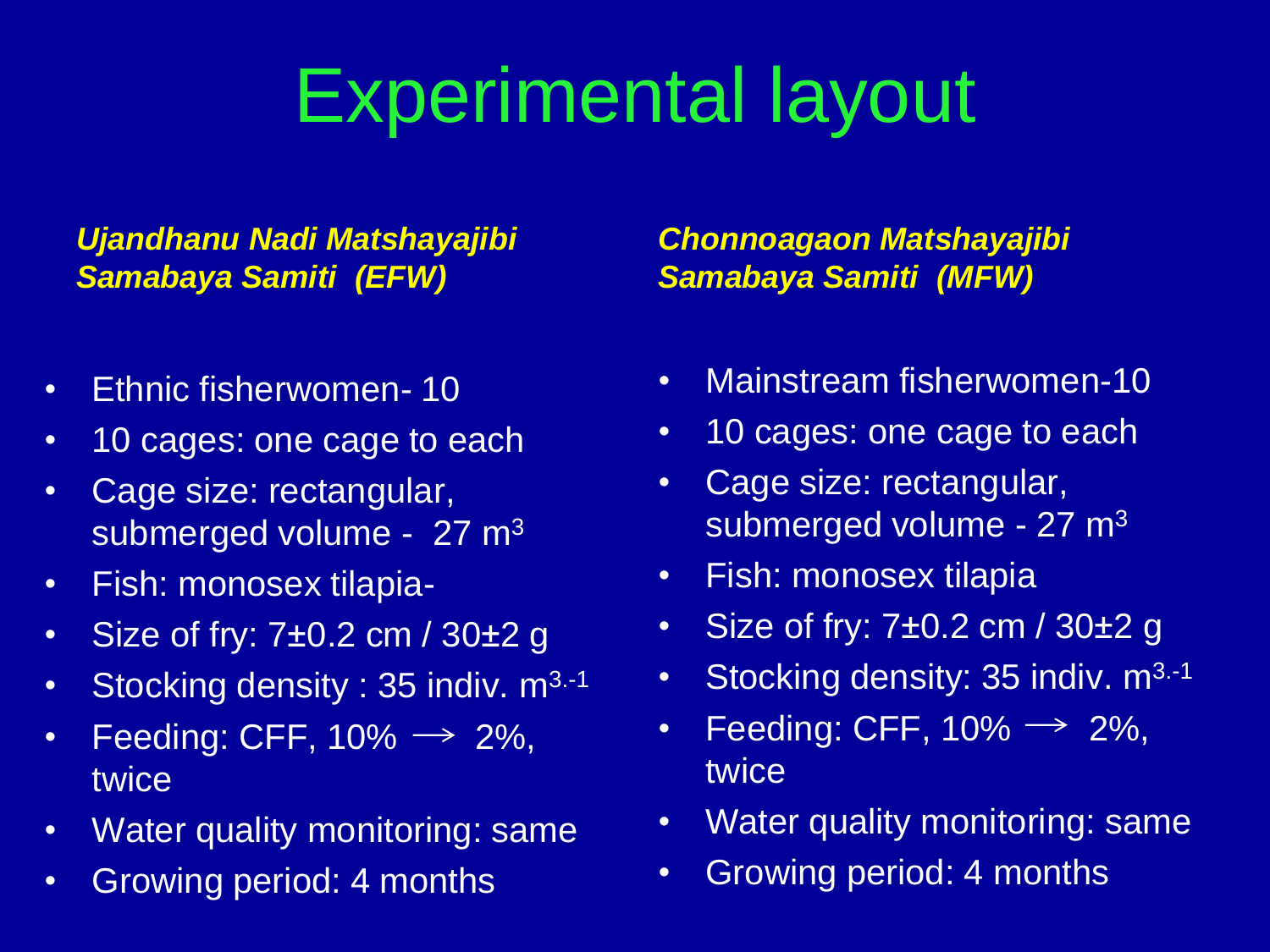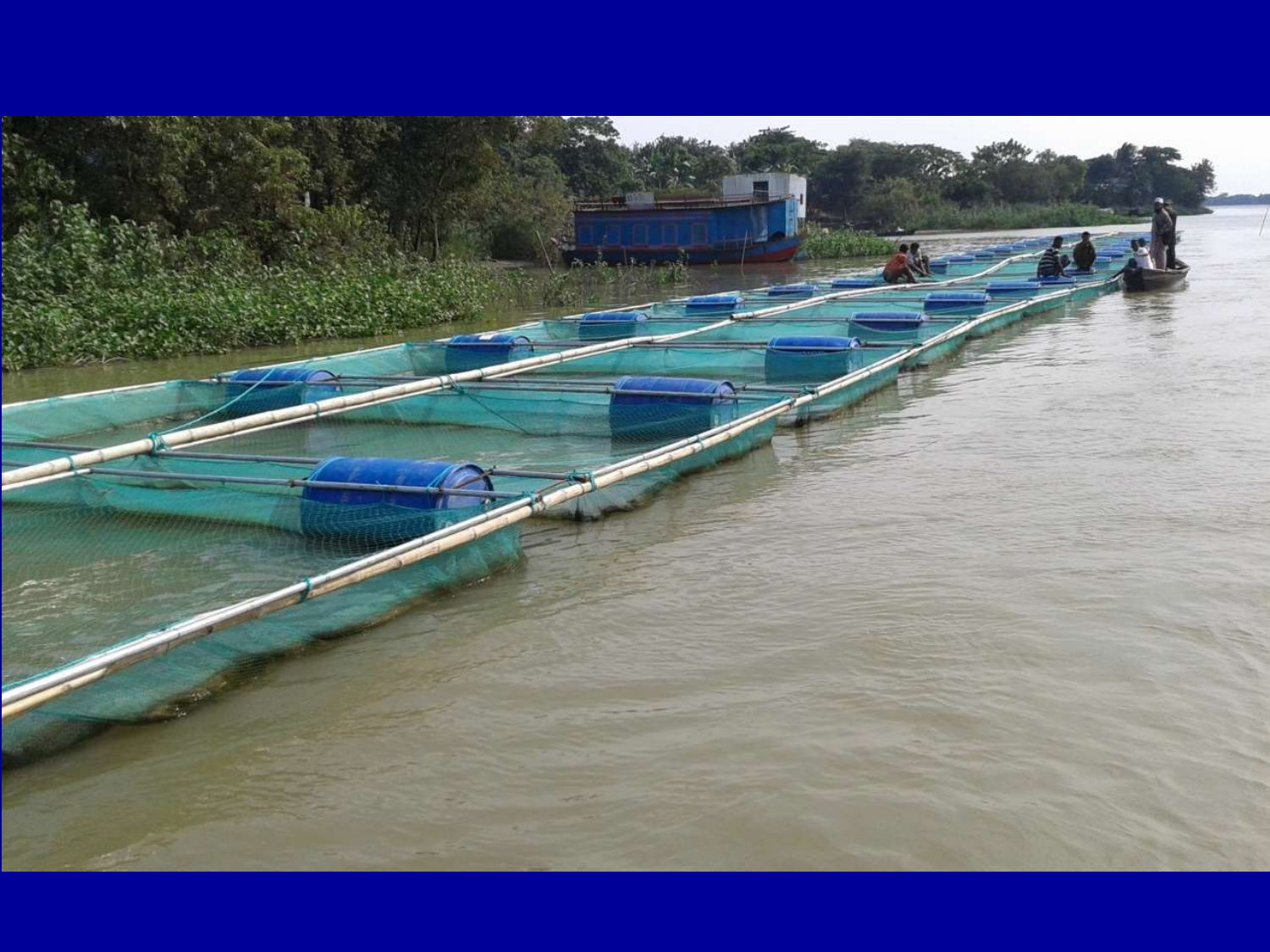

# **Ethnic community (EFW) in cage operation**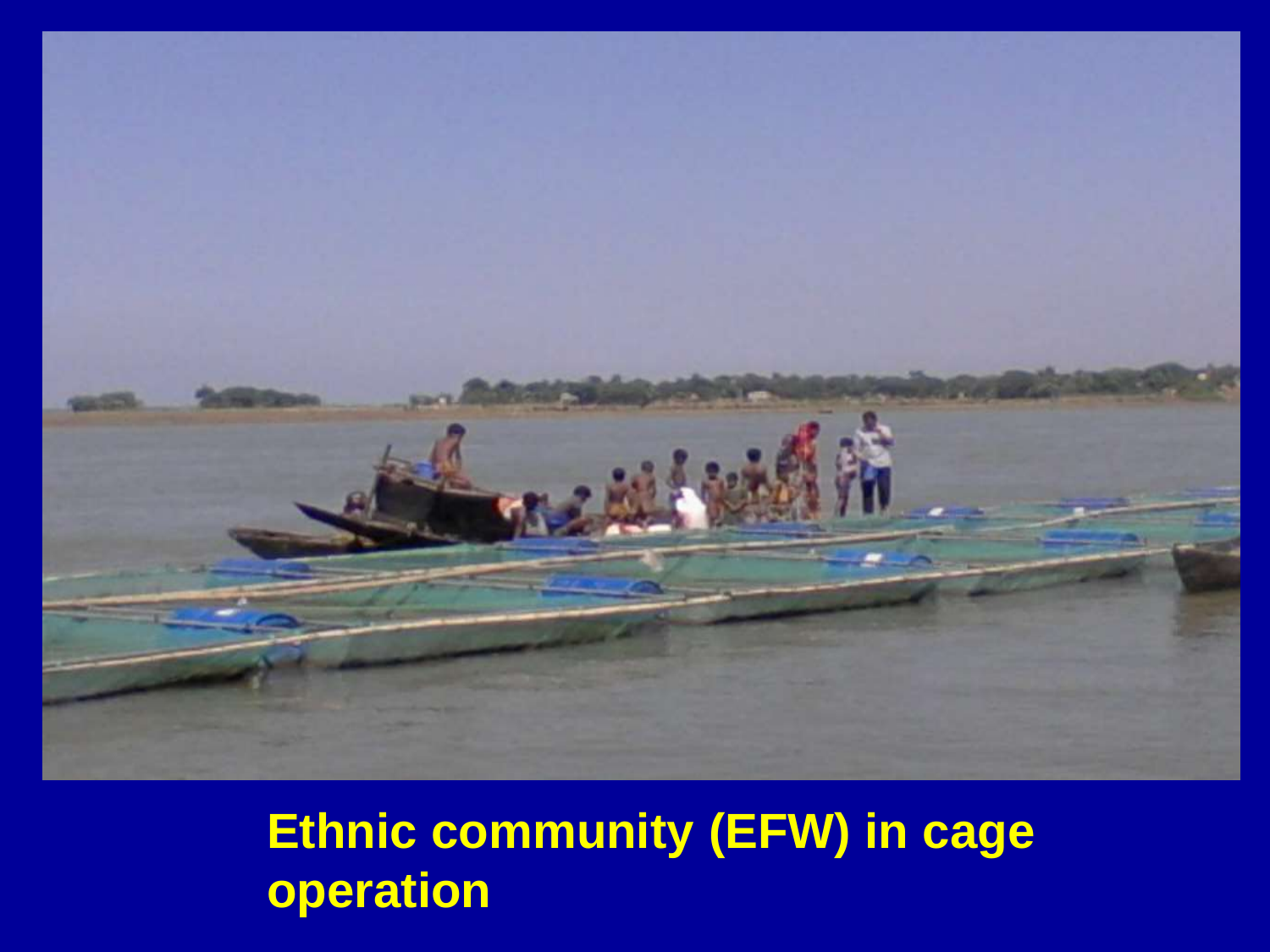

# **Mainstream poor fisherwomen community (EFW) in cage operation**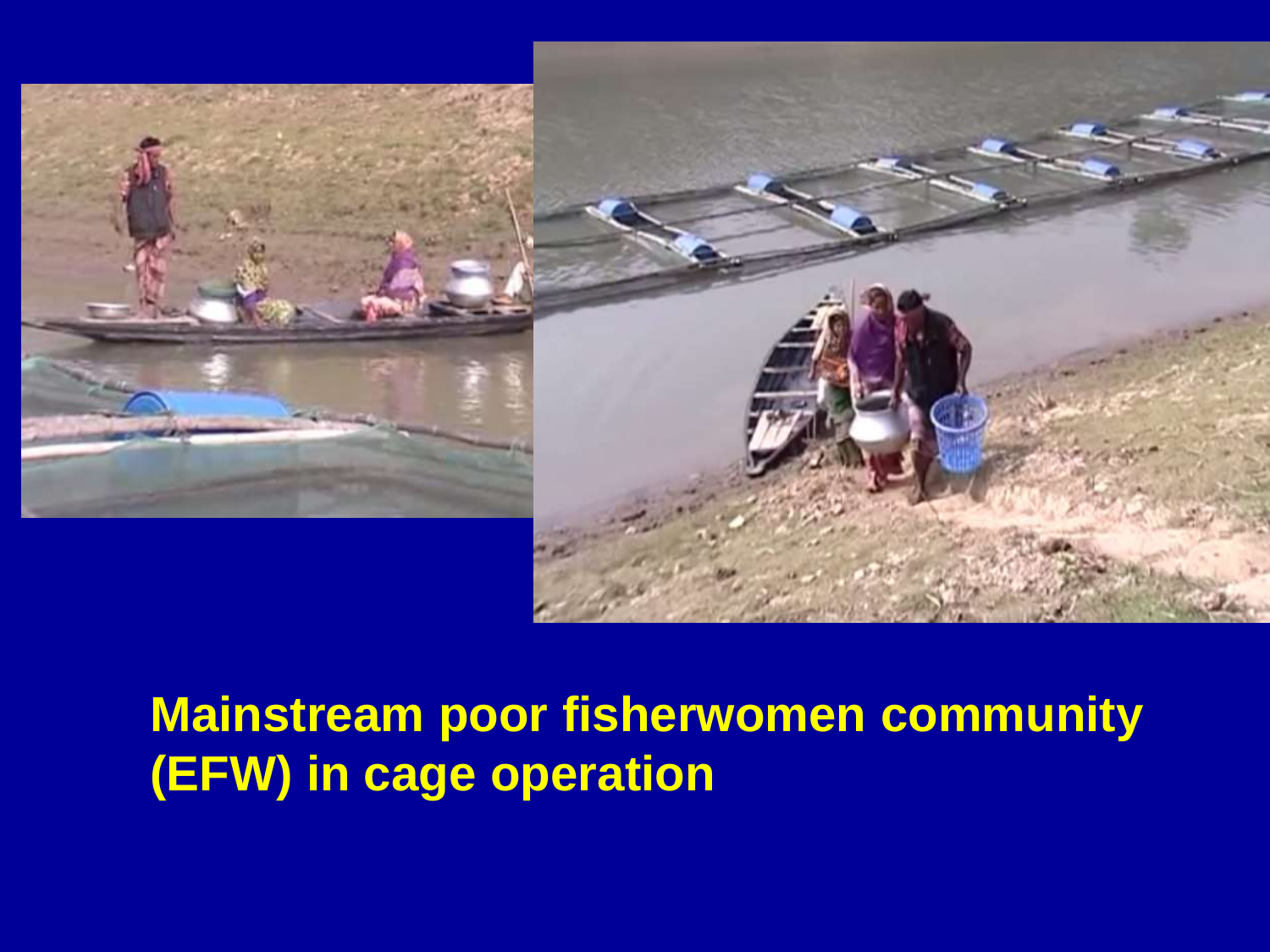#### **Tilapia yield parameters in two women groups (mean ±SD)**

| <b>Parameters</b>                   | <b>EFW</b>              | <b>MFW</b>              |
|-------------------------------------|-------------------------|-------------------------|
| Initial average body weight (g)     | 30.12±2.43              | 30.12±2.43              |
| <b>Stocking density (indv. m-3)</b> | 35                      | 35                      |
| Biomass gain (kg. m-3)              | 15.86±1.77 <sup>a</sup> | 14.12±1.91 <sup>b</sup> |
| <b>FCR</b>                          | 11±0.02 <sup>b</sup>    | 1.21±0.03 <sup>a</sup>  |
| <b>Survival (%)</b>                 | $ 92\%$ a               | $90%$ <sup>a</sup>      |

**Mean values with different superscripts in the same row are significantly different (***p <***0.05) based on DMRT**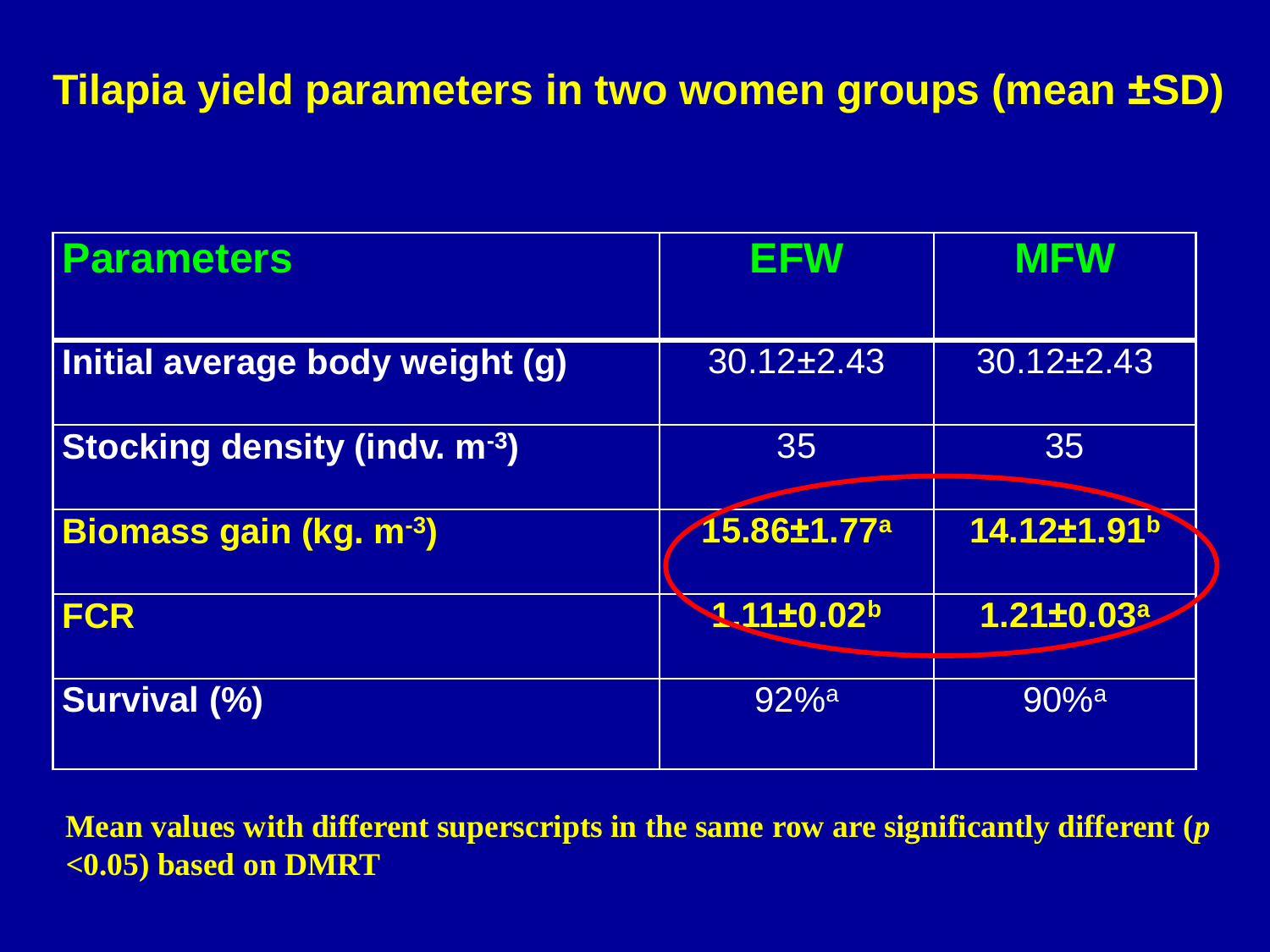

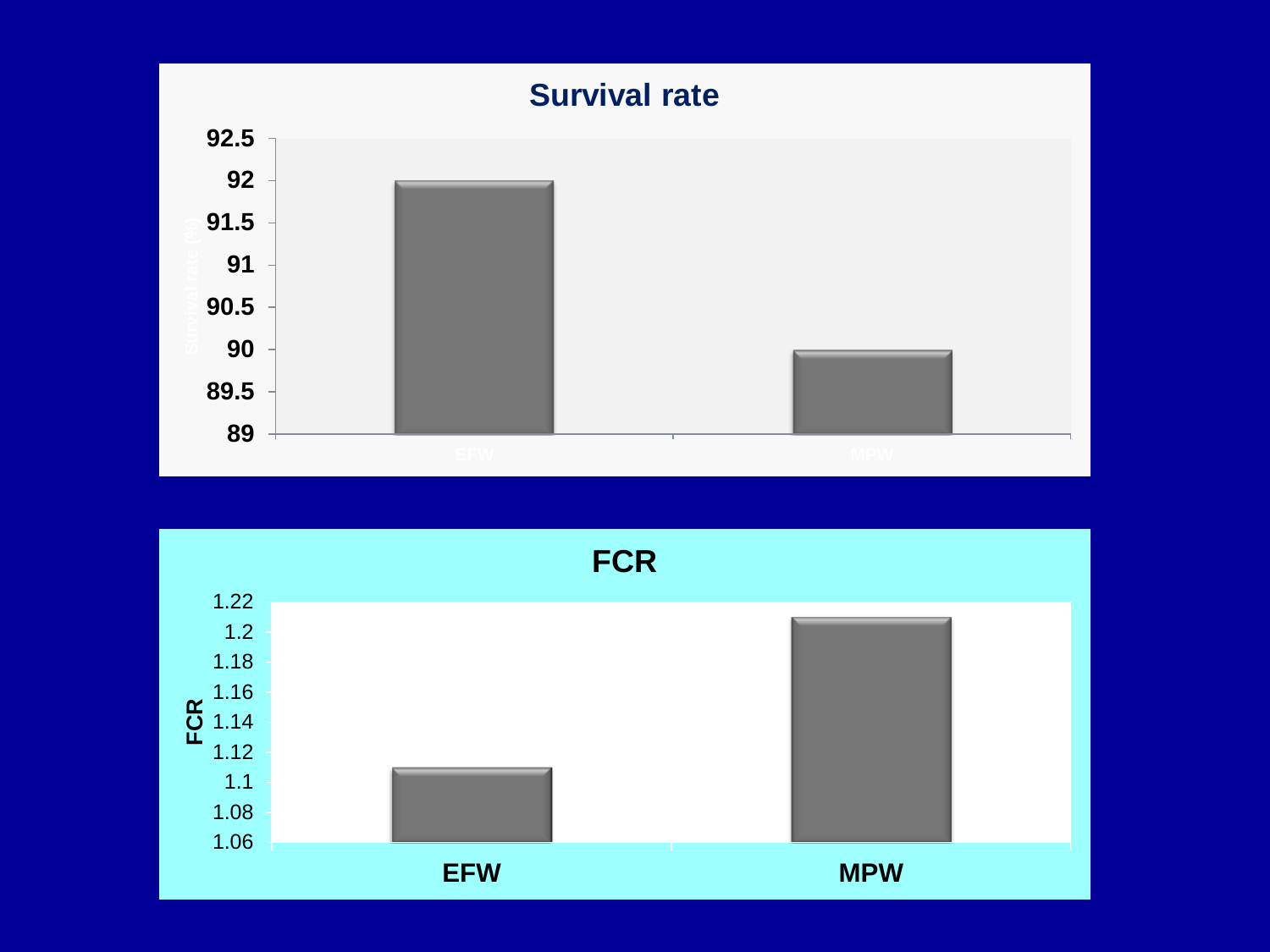

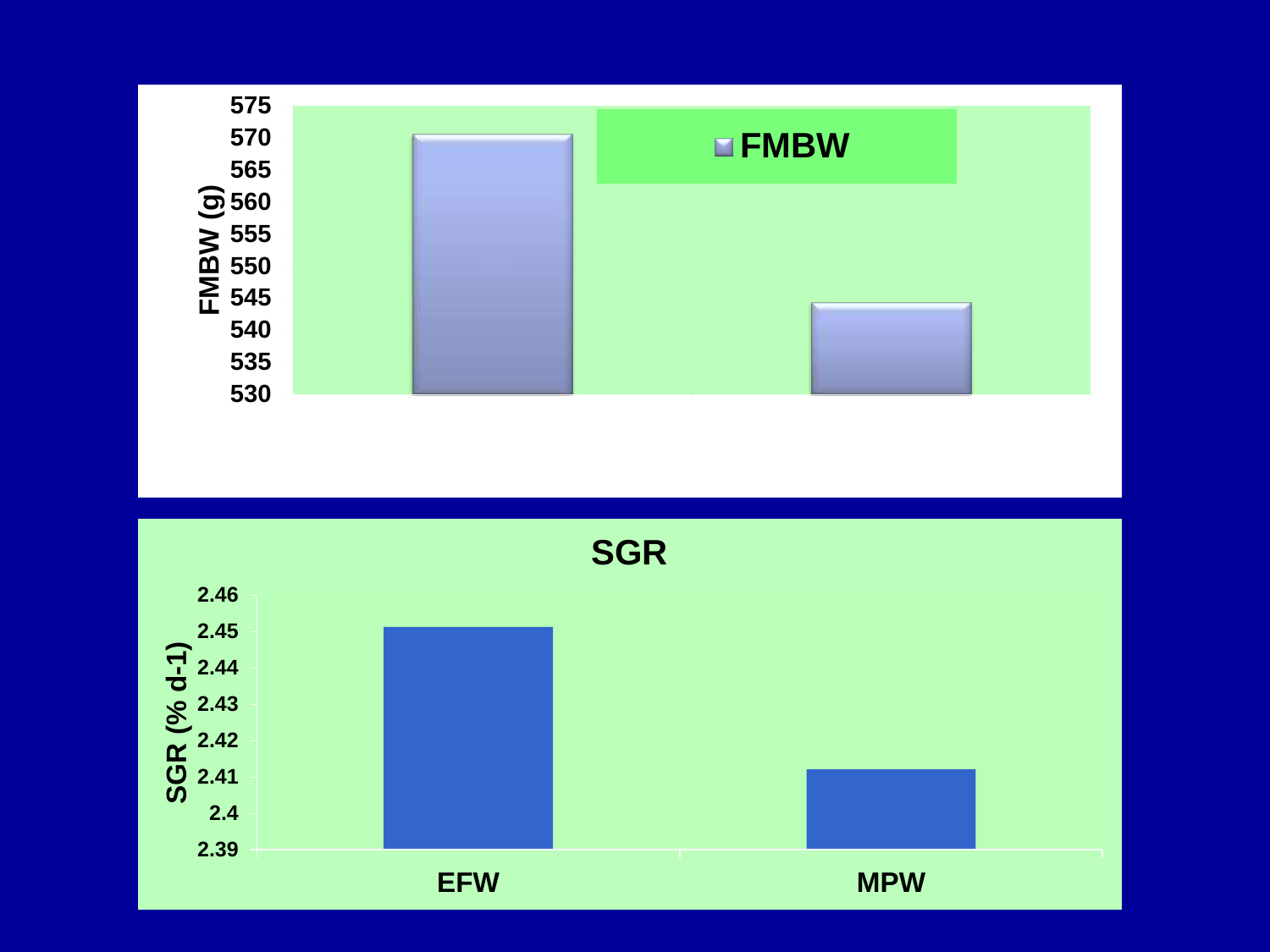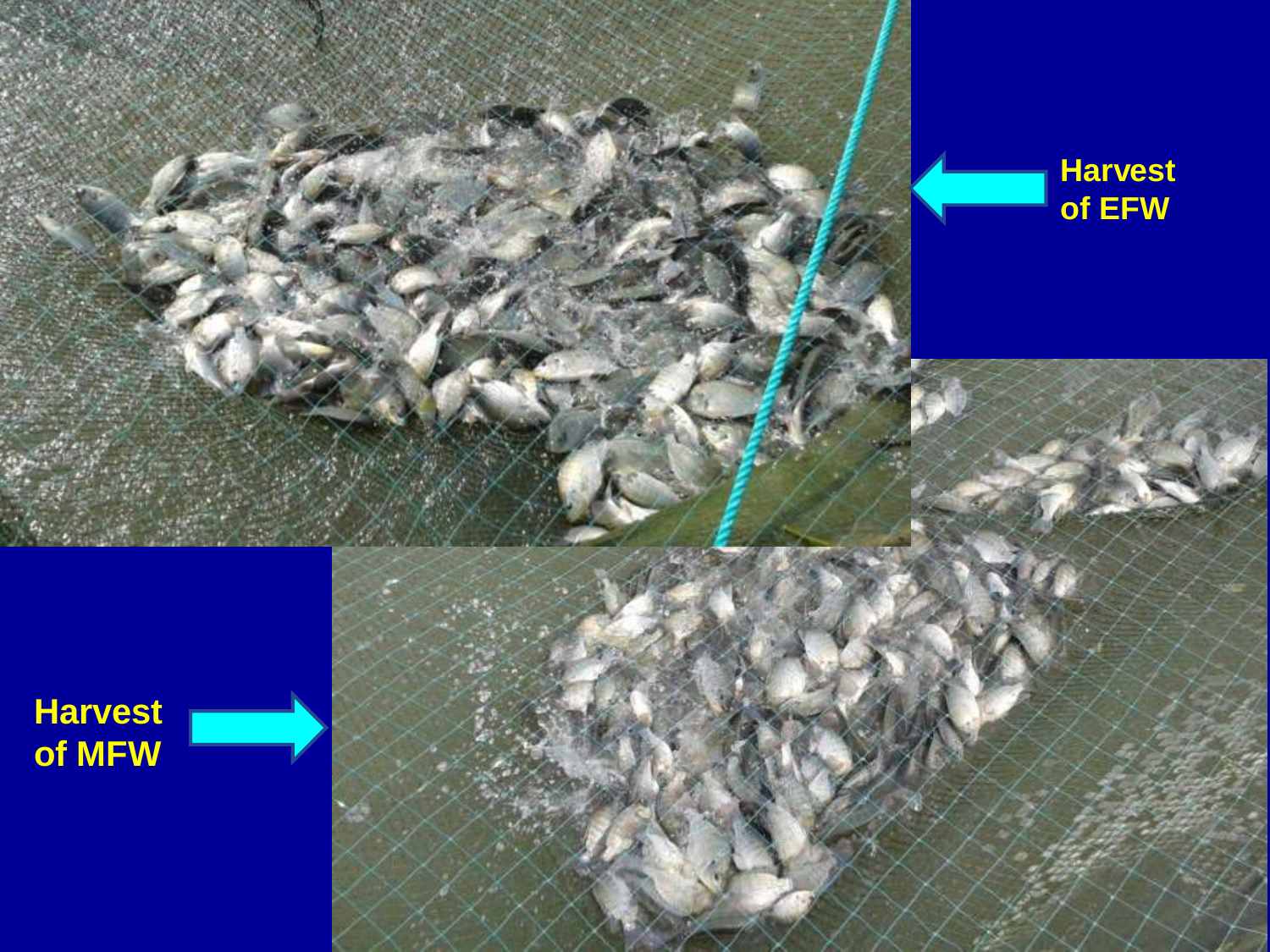## **Participations of women groups in cage operation**

| <b>Village</b>         | <b>Activities</b>               | <b>Participation</b> |                       | <b>Remarks</b>    |
|------------------------|---------------------------------|----------------------|-----------------------|-------------------|
|                        |                                 | <b>Men</b>           | <b>Women</b>          | Cage culture      |
| <b>EFW</b><br>$(n=10)$ | <b>Cage installation</b>        | 10 (100)             |                       | <b>activities</b> |
|                        | <b>Collection of fingerling</b> | 10 (100)             |                       | performed by      |
|                        | feeding                         | 2(20)                | 8(80)                 | the household     |
|                        | <b>Sampling</b>                 | 3(30)                | (70)                  | members           |
|                        | <b>Transportation and</b>       |                      | $\overline{10}$ (100) | varied between    |
|                        | selling                         |                      |                       | the two groups.   |
| <b>MFW</b><br>$(n=10)$ | <b>Cage installation</b>        | 10 (100)             | $\blacksquare$        |                   |
|                        | <b>Collection of fingerling</b> | 10 (100)             |                       |                   |
|                        | <b>Feeding</b>                  | 6(60)                | 4(40)                 |                   |
|                        | <b>Sampling</b>                 | 6(100)               | 4 (40)                |                   |
|                        | <b>Transportation and</b>       | 8(100)               | 2(20)                 |                   |
|                        | <b>Selling</b>                  |                      |                       |                   |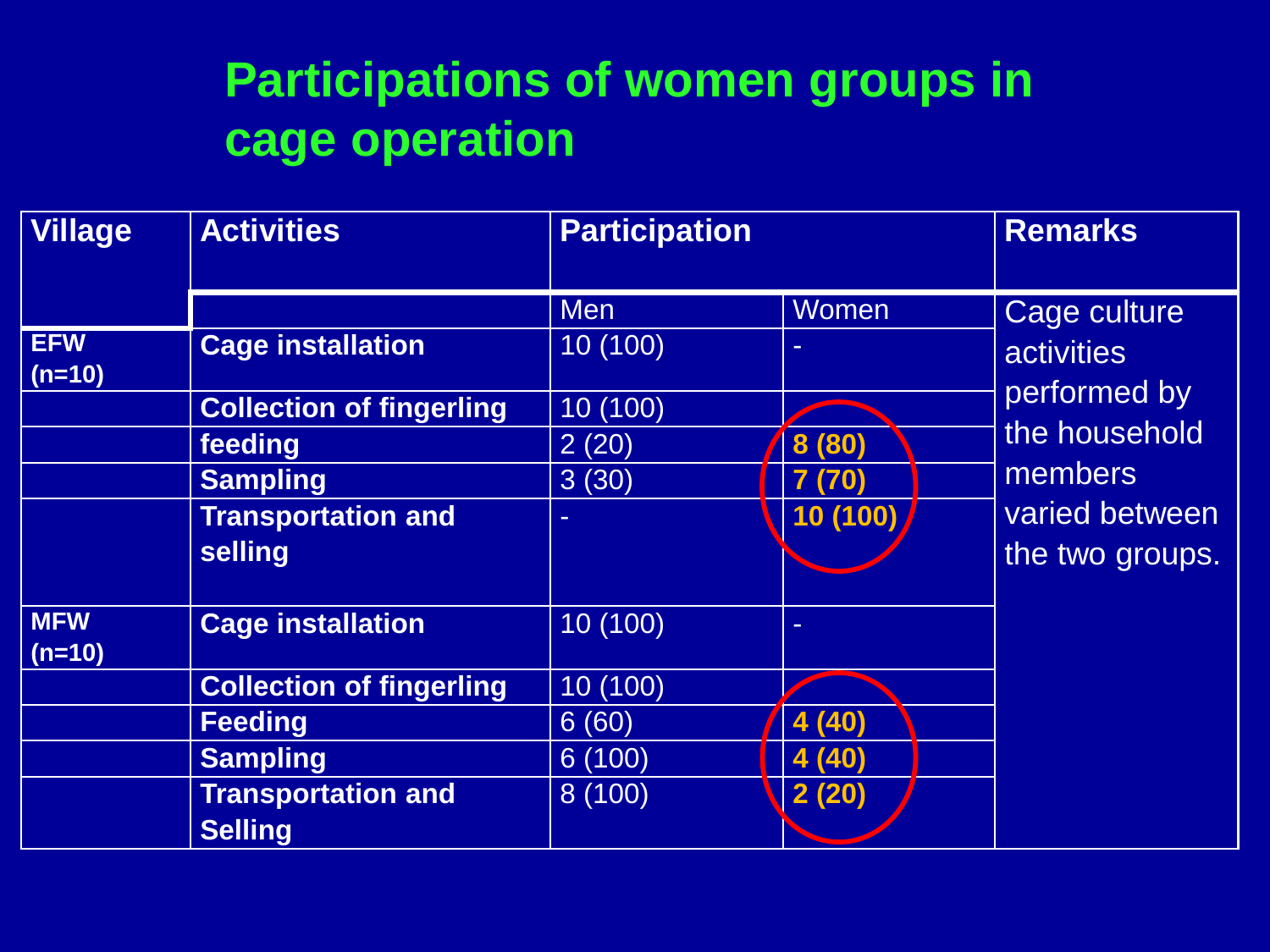### **Participation in marketing of fish**

| <b>Marketing</b><br><b>patterns</b>        | <b>Groups</b>  |         | <b>Comments</b>                             |  |
|--------------------------------------------|----------------|---------|---------------------------------------------|--|
|                                            | <b>EFW (%)</b> | MFW (%) | Marketing of cage                           |  |
| <b>On-farm selling</b>                     | 9              | 15      | produce was mainly<br>done by the EFW group |  |
| Retail market sell*                        | 65             | 24      | themselves while the<br>MFW group took      |  |
| <b>Wholesale (local</b><br>auction center) | 26             | 61      | assistance from their<br>husbands           |  |
| <b>Total</b><br>Through partial harvest    | 100            | 100     |                                             |  |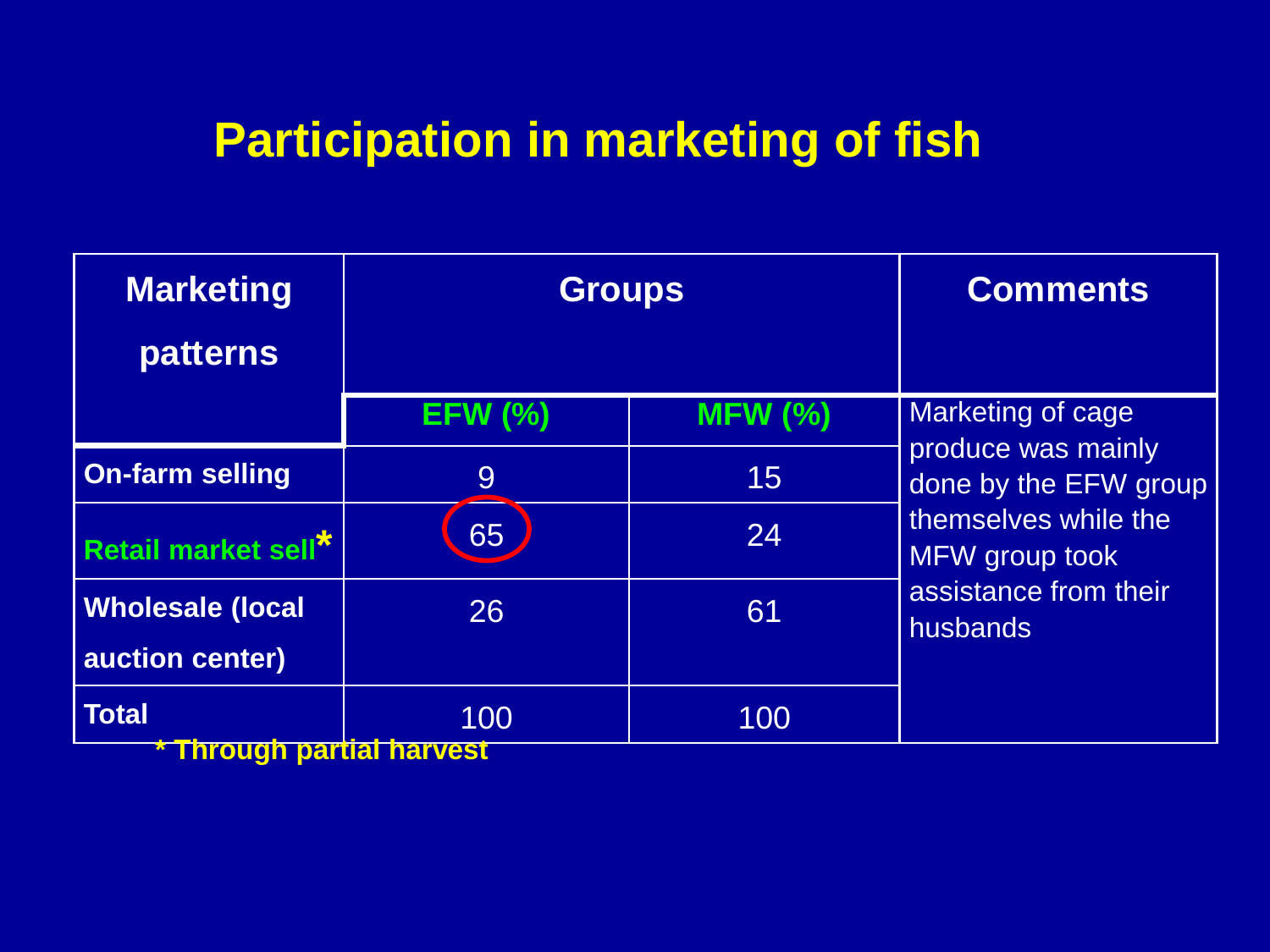#### **Comparative cost benefit analysis (US\$) of tilapia cage aquaculture for 4 months**

| <b>Particulars</b>        | <b>EFW</b>                      | <b>MFW</b>                |                           |
|---------------------------|---------------------------------|---------------------------|---------------------------|
| <b>Fixed cost</b>         | <b>Cage construction cost</b>   | 21.25                     | 21.25                     |
|                           | <b>Depreciation cost (cage)</b> | 5.5                       | 5.5                       |
| <b>Sub total</b>          |                                 | 26.75                     | 26.75                     |
| <b>Variable cost</b>      |                                 |                           |                           |
|                           | Feed cost crop <sup>-1</sup>    | 291.25±22.51 <sup>a</sup> | 296.25±32.54 <sup>a</sup> |
|                           | Fingerling cost crop-1          | 23.06a                    | 23.06a                    |
|                           | Labor cost crop-1               | 10.5                      | 10.5                      |
|                           | Medicine cost crop-1            | 4                         | 4                         |
|                           | Miscellaneous cost crop-1       | 4                         | $\overline{4}$            |
| <b>Sub-total</b>          |                                 | 327.31±33.36 <sup>a</sup> | 332.31±49.54 <sup>a</sup> |
| <b>Total cost (TC)</b>    | $TC = (FC+VC)$                  | 354.06±66.66 <sup>a</sup> | 359.06±61.77a             |
| $\text{crop}^{-1}$        |                                 |                           |                           |
| <b>Gross revenue (GR)</b> | <b>GR= (kg of fish</b>          | 630±85.33 <sup>a</sup>    | 578.20±77.12 <sup>b</sup> |
| $\text{crop}^{-1}$        | harvested* price kg-1)          |                           |                           |
| <b>Gross margin (GM)</b>  | GM=(GR-TC)                      | 297.63±39.23b             | 250.63±25.01 <sup>a</sup> |
| Net profit (NP) crop-1    | NP=(GR-TC)                      | 275.94±44.29 <sup>a</sup> | 219.14±35.16 <sup>b</sup> |
| <b>Profit margin (%)</b>  |                                 | 43.80± 4.92 <sup>a</sup>  | 34.78± 7.14 <sup>b</sup>  |

**Mean values (±SD) in the same row having different superscripts are significantly different (***p* **< 0.05)**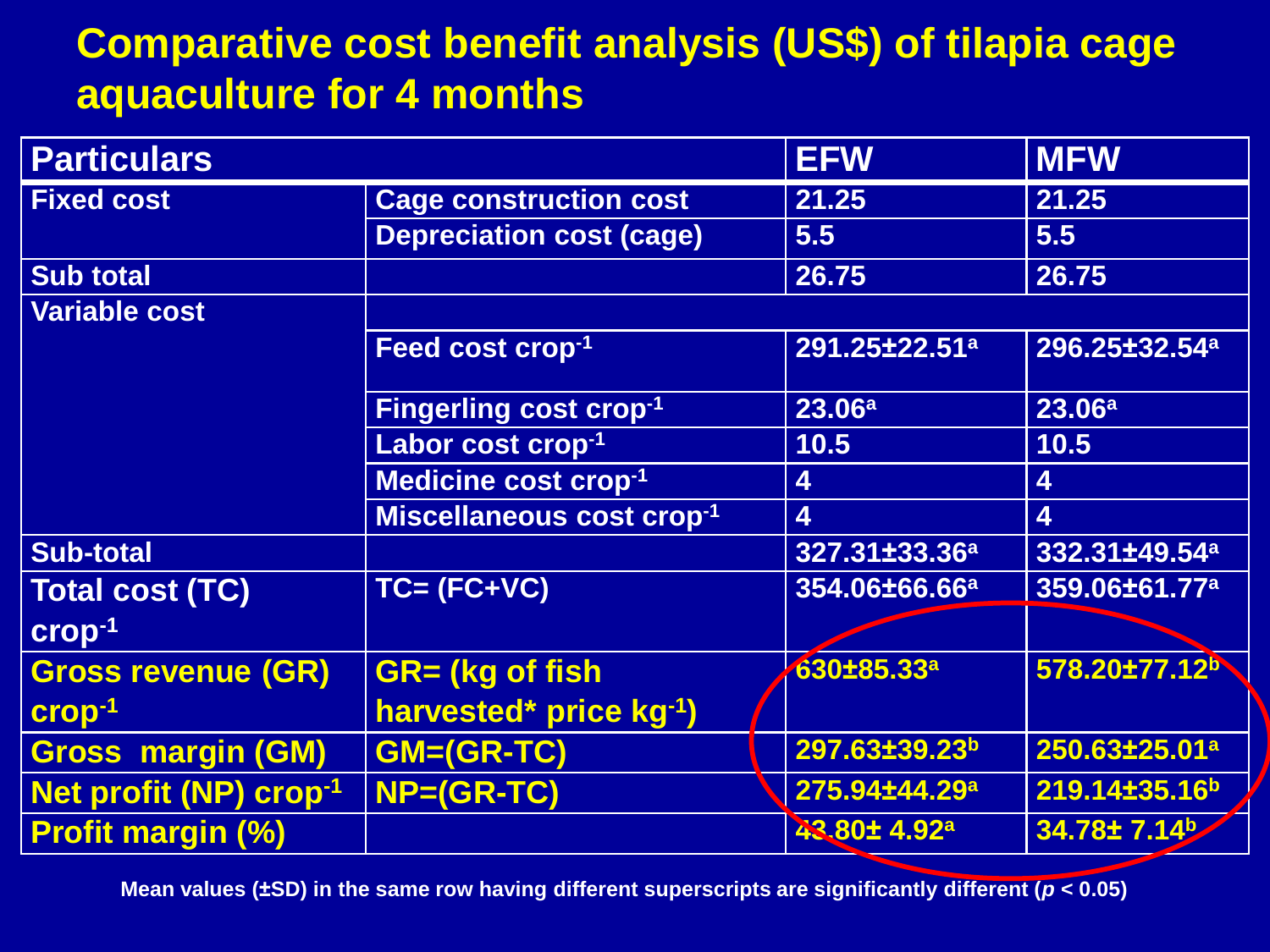# **Conclusions**

- Cage culture seemed to be an easy option to increase household income in both EFW and MFW groups in *haors*
- **Ethnic fisherwomen participated more in cage culture and sold fish by themselves in retail markets than mainstream fisherwomen and earned higher profit**
- Ethnic fisherwomen are more capable in cage operation and fish marketing than mainstream fisher women
- **Participation of women in productive cage culture venture, increased household income, less vulnerability to social risks and increased food security of household created a new scope of fish trading that earns additional cash income for women**